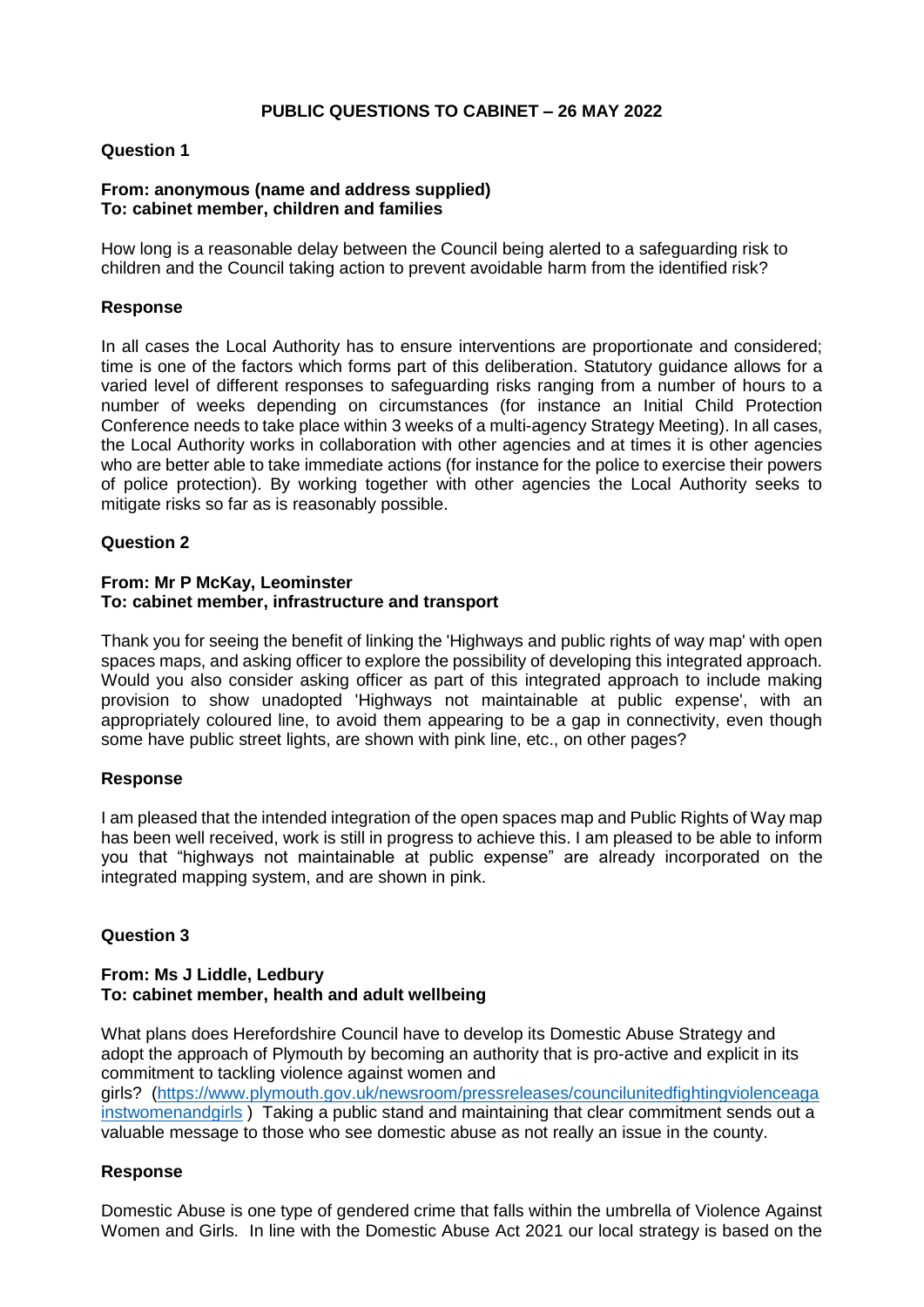new broader definition of domestic abuse which removes some of the emphasis on gendered abuse. The council acknowledges however that there is a need to consider separately the issues specifically faced by women and girls and is committed to working with our partners to ensure strong leadership and effective working relationships.

The Council is committed to supporting the strategic priorities of Herefordshire Community Safety Partnership, as outlined in their strategy for 2021/2024, which specifically include violence against women and girls and sexual violence.

Thank you for drawing our attention to the Plymouth approach, we will look into how this approach could benefit Herefordshire.

# **Question 4**

#### **From: Ms S Meia, Leominster To: cabinet member, health and adult wellbeing**

Why do the statistics in the Council's Domestic Abuse Strategy cite the gender of the victims (70% are women) but not that of the perpetrators?

### **Response**

The statistics included in the Strategy are taken from the needs assessment which was carried out in 2021. There is a statutory requirement to refresh the local needs assessment yearly which provides an opportunity for more detailed data to be included going forward.

The Council recognises that comparing more detailed data helps to understand the nature of abuse, avoid inaccurate assumptions and develop local strategy and policies that address the needs of the population.

The current needs assessment focused on the demand placed on numerous domestic abuse services within Herefordshire and the expected prevalence of domestic abuse in the county. We will provide the breakdown of the gender of perpetrators in the final strategy.

### **Question 5**

### **From: Dr R J McLean, Leominster To: cabinet member, health and adult wellbeing**

Given that local authority resources are limited, of the four priorities in the Council's Domestic Abuse Strategy, how will you prioritise between the four priorities?

## **Response**

The Council's strategy for Domestic Abuse has been written in consultation with strategic partners with priorities that incorporate the roles of these partner agencies. The partnership approach to tackling domestic abuse ensures that no single agency is responsible alone for delivering against priorities and associated outcomes therefore, the Council will lead on some priorities with partner agencies leading on others. Progress on priorities and measurement of outcomes is reported through the Local Partnership Board which is a statutory requirement in the